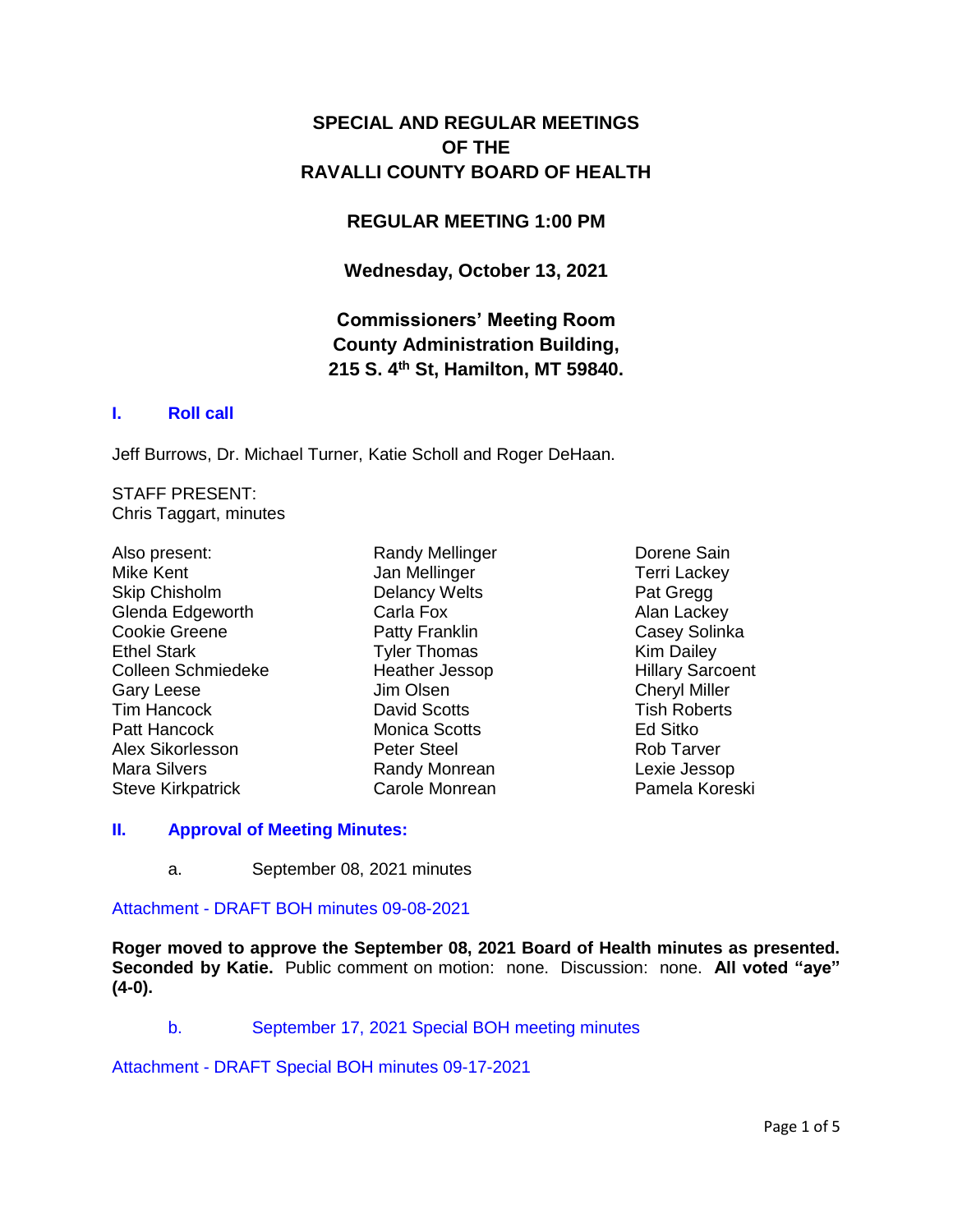**Dr. Turner moved to approve the September 17, 2021 special meeting minutes as presented. Seconded by Roger.** Public comment on motion: none. Discussion: none. **All voted "aye" (4-0).**

**[III. Correspondence:](http://ravalli-mt.granicus.com/wordlinkreceiver.php?clip_id=42f20fb2-4b43-4f83-bda0-7ee1d26e7c41&meta_id=e84e24bd-c300-4310-8c41-9b9165980a4b&time=115)**

None.,

### **IV. [Department Reports:](http://ravalli-mt.granicus.com/wordlinkreceiver.php?clip_id=42f20fb2-4b43-4f83-bda0-7ee1d26e7c41&meta_id=da5763f4-7ca8-42c8-92a5-a724ae956c15&time=120)**

1. [Health Officer](http://ravalli-mt.granicus.com/wordlinkreceiver.php?clip_id=42f20fb2-4b43-4f83-bda0-7ee1d26e7c41&meta_id=7a2ed7a8-819e-4f5f-bca9-657f05523ad5&time=121)

Dr. Carol Calderwood

2. [Public Health Nurse's Report/Emergency Preparedness/WIC](http://ravalli-mt.granicus.com/wordlinkreceiver.php?clip_id=42f20fb2-4b43-4f83-bda0-7ee1d26e7c41&meta_id=a3bafaaa-7d97-4015-89f6-088ad5418d65&time=191)

[Attachment -](http://ravalli-mt.granicus.com/DocumentViewer.php?file=ravalli-mt_70a3477ad2fd1ef978b988b32bf26918.pdf) PHN 1 of 2

[Attachment -](http://ravalli-mt.granicus.com/DocumentViewer.php?file=ravalli-mt_d6881a314e49bb5738579aa4789fdb84.pdf) PHN 2 of 2

Tiffany Webber, PHN Delaney Wells MTUPP

3. [Environmental Health Report](http://ravalli-mt.granicus.com/wordlinkreceiver.php?clip_id=42f20fb2-4b43-4f83-bda0-7ee1d26e7c41&meta_id=4e7755a4-93d4-4489-8824-f0ba30b4dee0&time=860)

John Palacio, RCEH

Public comment: Tish Roberts Alan Lackey Jim Olson Tish Roberts Terri Lackey Skip Chisholm Mike Kent Jim Olson

#### **V. [New Business:](http://ravalli-mt.granicus.com/wordlinkreceiver.php?clip_id=42f20fb2-4b43-4f83-bda0-7ee1d26e7c41&meta_id=9bb6cffb-2fc6-415d-be2e-e57c02fdde2e&time=3681)**

7. [Sleeping Child Church construction without a permit Variance –](http://ravalli-mt.granicus.com/wordlinkreceiver.php?clip_id=42f20fb2-4b43-4f83-bda0-7ee1d26e7c41&meta_id=b37e9163-3400-462d-ac84-605a737890ad&time=3705) JP

Current owner name: First Baptist Church of Hamilton DBA The River

Present: Carla Fox, Representative (Secretary/Treasurer)

Also Present: Senator Jason Ellsworth (Zoom)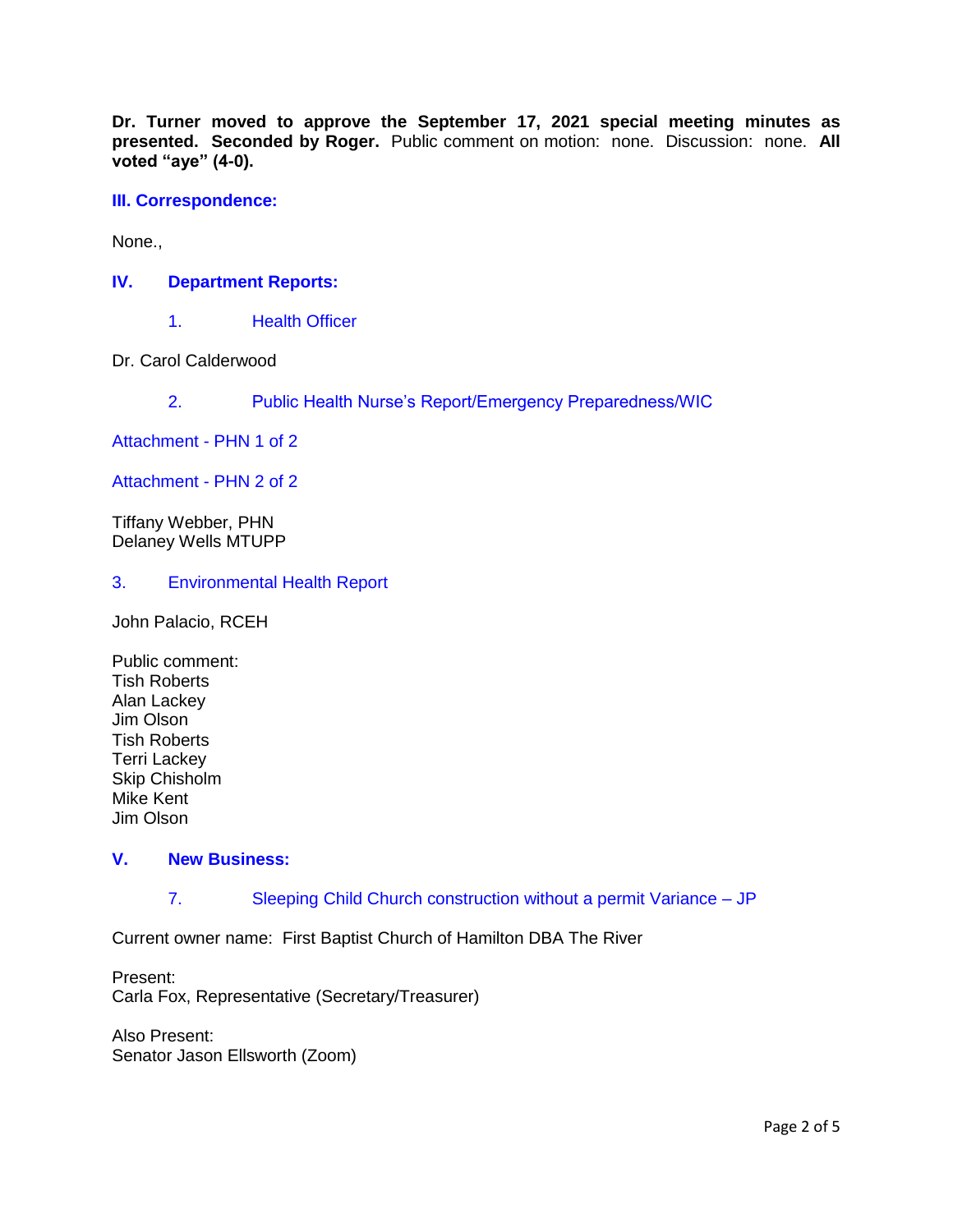Public comment: Pamela Koreski

Conclusion of Law (COL) 1: **a. BOH Consensus: is satisfied b. BOH Consensus: is satisfied c. BOH Consensus: is satisfied d. BOH Consensus: is satisfied e. BOH Consensus: is satisfied f. BOH Consensus: is satisfied g. BOH Consensus: is satisfied**

Conclusion of Law (COL) 2: Not satisfied: Katie Is satisfied: Jeff, Roger and Dr. Turner **BOH majority consensus: COL 2 is satisfied (3-1)**

Public comment: Jim Olson

Conclusion of Law (COL) 3: Not satisfied: Dr. Turner, Katie & Roger Is satisfied: Jeff **BOH majority consensus: COL 3 is NOT satisfied (3-0)**

Public comment: Skip Chisholm

**Katie moved to deny the variance requested by Sleeping Child Church for the location of 869 Sleeping Child Road Hamilton, Montana, due to the criteria not being met/satisfied. Seconded by Roger.** Public comment on motion: Skip Chisholm. Discussion: none. **Katie, Roger and Dr. Turner voted "aye"; Jeff voted "nay"; motion passed (3-1)**

2. [Thomas Elevated Sand Mound key Variance -](http://ravalli-mt.granicus.com/wordlinkreceiver.php?clip_id=42f20fb2-4b43-4f83-bda0-7ee1d26e7c41&meta_id=221a66cb-0896-42b8-b649-446695a7e619&time=9283) JP

Tyler Thomas, Representative

Public comment: Sherry Taylor

Conclusion of Law (COL) 1: a. Consensus: Not satisfied: Katie, Roger and Dr. Turner Is satisfied: Jeff **BOH majority consensus: COL 1 is NOT satisfied (3-1)**

**Roger moved to deny the variance requested by Tyler Thomas for Parcel #197410 Corvallis, Montana, due to the criteria not being met/satisfied. Seconded by Katie.** Public comment on motion: Skip Chisholm. Discussion: none. **Roger, Katie and Dr. Turner voted "aye"; Jeff voted "nay"; motion passed (3-1).**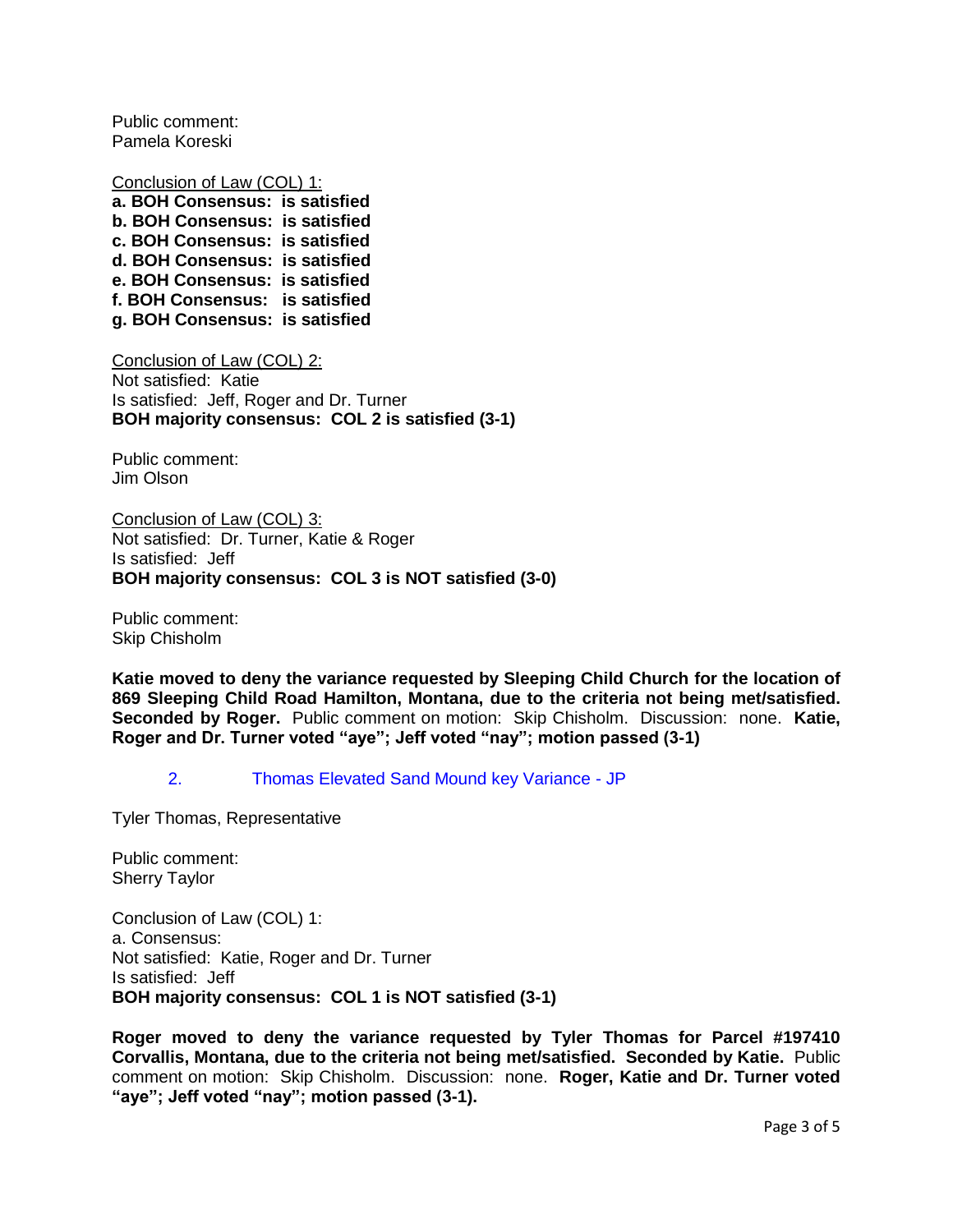3. [Pigot Elevated Sand Mound key Variance -](http://ravalli-mt.granicus.com/wordlinkreceiver.php?clip_id=42f20fb2-4b43-4f83-bda0-7ee1d26e7c41&meta_id=4b247cb1-7690-4f41-99d3-715820a9299d&time=11048) JP

No representative here. Was not discussed.

- 4. [Ravalli County Park Board Variance request -](http://ravalli-mt.granicus.com/wordlinkreceiver.php?clip_id=42f20fb2-4b43-4f83-bda0-7ee1d26e7c41&meta_id=bb8113ae-e909-4cc6-b063-f351c00bfb92&time=11058) JP
- A. [Lone Rock Park Vaulted Toilet](http://ravalli-mt.granicus.com/wordlinkreceiver.php?clip_id=42f20fb2-4b43-4f83-bda0-7ee1d26e7c41&meta_id=00f4c06b-81ba-4fd4-b25e-21da22ba11d6&time=11060)

Present: Colleen Schmiedeke, Secretary of Lone Rock Park Gary Leese, Lone Rock Board member

Conclusion of Law (COL) 1: **a. BOH Consensus: is satisfied b. BOH Consensus: is satisfied c. BOH Consensus: is satisfied d. BOH Consensus: is satisfied e. BOH Consensus: is satisfied f. BOH Consensus: is satisfied g. BOH Consensus: is satisfied**

Conclusion of Law (COL) 2: **BOH Consensus: is satisfied**

Conclusion of Law (COL) 3: **BOH Consensus: is satisfied**

Conclusion of Law (COL) 4: **BOH Consensus: is satisfied**

Conclusion of Law (COL) 5: **BOH Consensus: is satisfied**

Public comment: Skip Chisholm

**Roger moved to approve the variance requested by Ravalli County Park Board for the location known as Lone Rock Park (Parcel #1315310 Stevensville, Montana) as all criteria is met/ satisfied. Seconded by Dr. Turner.** Public comment on motion: none. Discussion: none. **All voted "aye" (4-0).**

5. [Ravalli County Park Board Variance Discussion ONLY -](http://ravalli-mt.granicus.com/wordlinkreceiver.php?clip_id=42f20fb2-4b43-4f83-bda0-7ee1d26e7c41&meta_id=0e24f294-c1c7-4e74-a5ab-74d230813de3&time=12227) JP

#### A) [Summerdale Park Vaulted Toilet](http://ravalli-mt.granicus.com/wordlinkreceiver.php?clip_id=42f20fb2-4b43-4f83-bda0-7ee1d26e7c41&meta_id=418f20a8-7bb5-43db-ac05-6f2c8a5c20cf&time=12264)

Gary Leese, Chairman Park Board Bob Cron (Zoom), Vice Chair Park Board

**Discussion only. No BOH decision made at this time.**